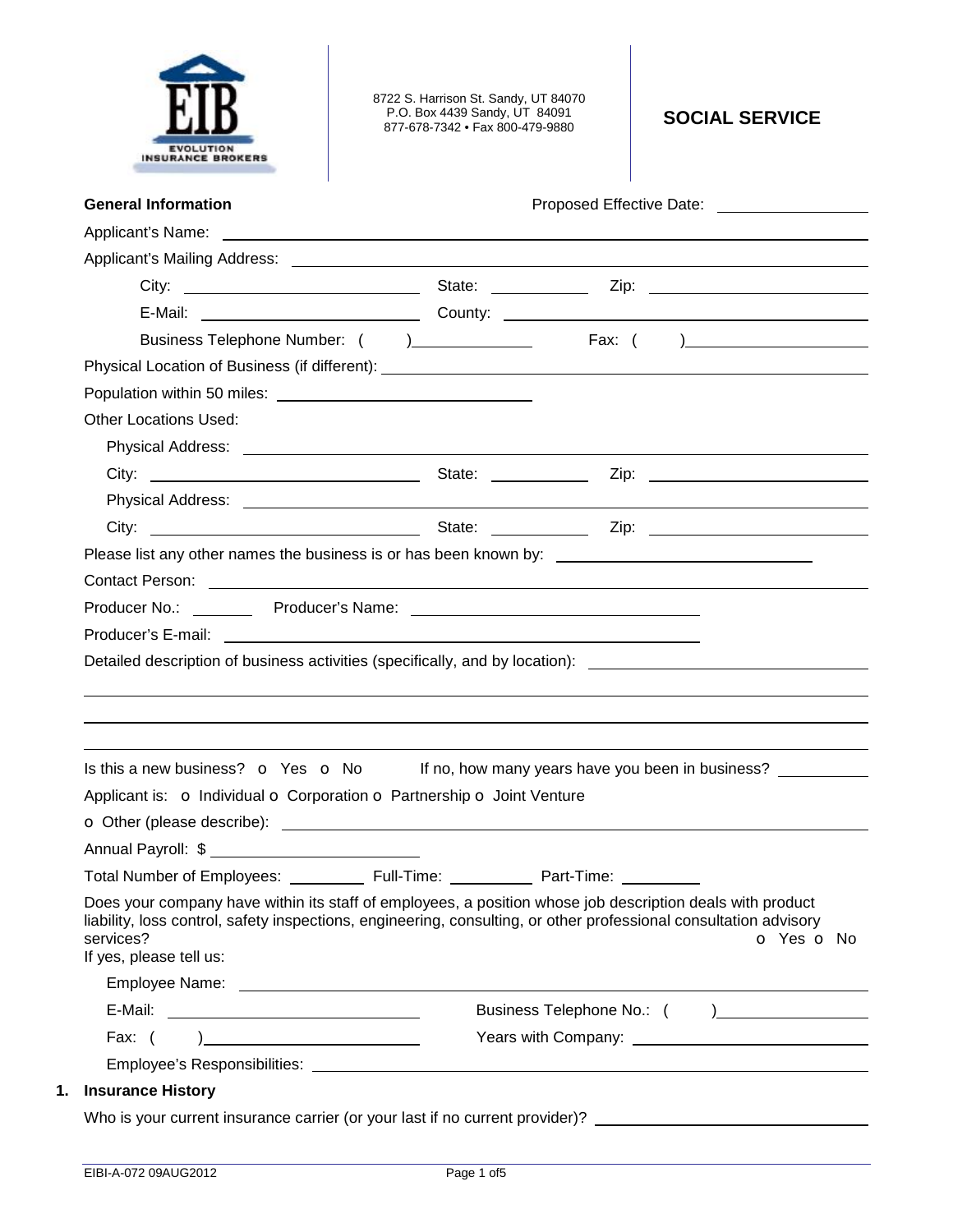Provide name(s) for all insurance companies that have provided Applicant insurance for the last three years:

|                        | Coverage:                                                                                                 | Coverage: | Coverage:                |
|------------------------|-----------------------------------------------------------------------------------------------------------|-----------|--------------------------|
| <b>Company Name</b>    |                                                                                                           |           |                          |
| <b>Expiration Date</b> |                                                                                                           |           |                          |
| <b>Annual Premium</b>  | \$                                                                                                        | \$        | \$                       |
|                        | Has the Applicant or any predecessor or related person or entity ever had a claim?                        |           | <b>o</b> Yes <b>o</b> No |
|                        | Completed Claims and Loss History form attached (REQUIRED)?                                               |           | O Yes O No               |
|                        | Has the Applicant, or anyone on the Applicant's behalf, attempted to place this risk in standard markets? |           |                          |
|                        |                                                                                                           |           | O Yes O No               |
|                        | المناوية المراجعا وينادره والمسترقص ومستوات والمستحدث والمتحارث والمستحدث المستحدث والمتحال والمنافي      |           |                          |

If the standard markets are declining placement, please explain why:

## **2. Desired Insurance**

### **Limit of Liability - Professional Liability Coverage:**

|         | Per Act/Aggregate                                                   |          | Per Person/Per Act/Aggregate                                                 |
|---------|---------------------------------------------------------------------|----------|------------------------------------------------------------------------------|
| O       | \$50,000/\$100,000                                                  | $\circ$  | \$25,000/\$50,000/\$100,000                                                  |
| O       | \$150,000/\$300,000                                                 | $\circ$  | \$75,000/\$150,000/\$300,000                                                 |
| O       | \$250,000/\$1,000,000                                               | $\circ$  | \$100,000/\$250,000/\$1,000,000                                              |
| O       | \$500,000/\$1,000,000                                               | $\circ$  | \$250,000/\$500,000/\$1,000,000                                              |
| $\circ$ | Other:                                                              | $\Omega$ | Other:                                                                       |
|         | <b>Self Insured Retention (SIR):</b><br>$\bullet$ \$1,000 (Minimum) |          | $\Omega$ \$1,500<br>$\Omega$ \$2,500<br>$\circ$ \$5,000<br>$\Omega$ \$10,000 |

# **3. Business Activities**

- 1. What organizations or associations is applicant a member of?
- 2. Is applicant accredited by any organizations:  $\Box$  Yes  $\Box$  Yes  $\Box$  No If yes please identify:
	-
- 3. Applicant is licensed by:
- 4. Date of your last survey:
	- a. Were any deficiencies found?  $\Box$  Yes  $\Box$  No If yes, please attach an explanation.
- 5. Annual budget: \$
- 6. Primary funding provided by:
- 7. Please include the following information for all locations: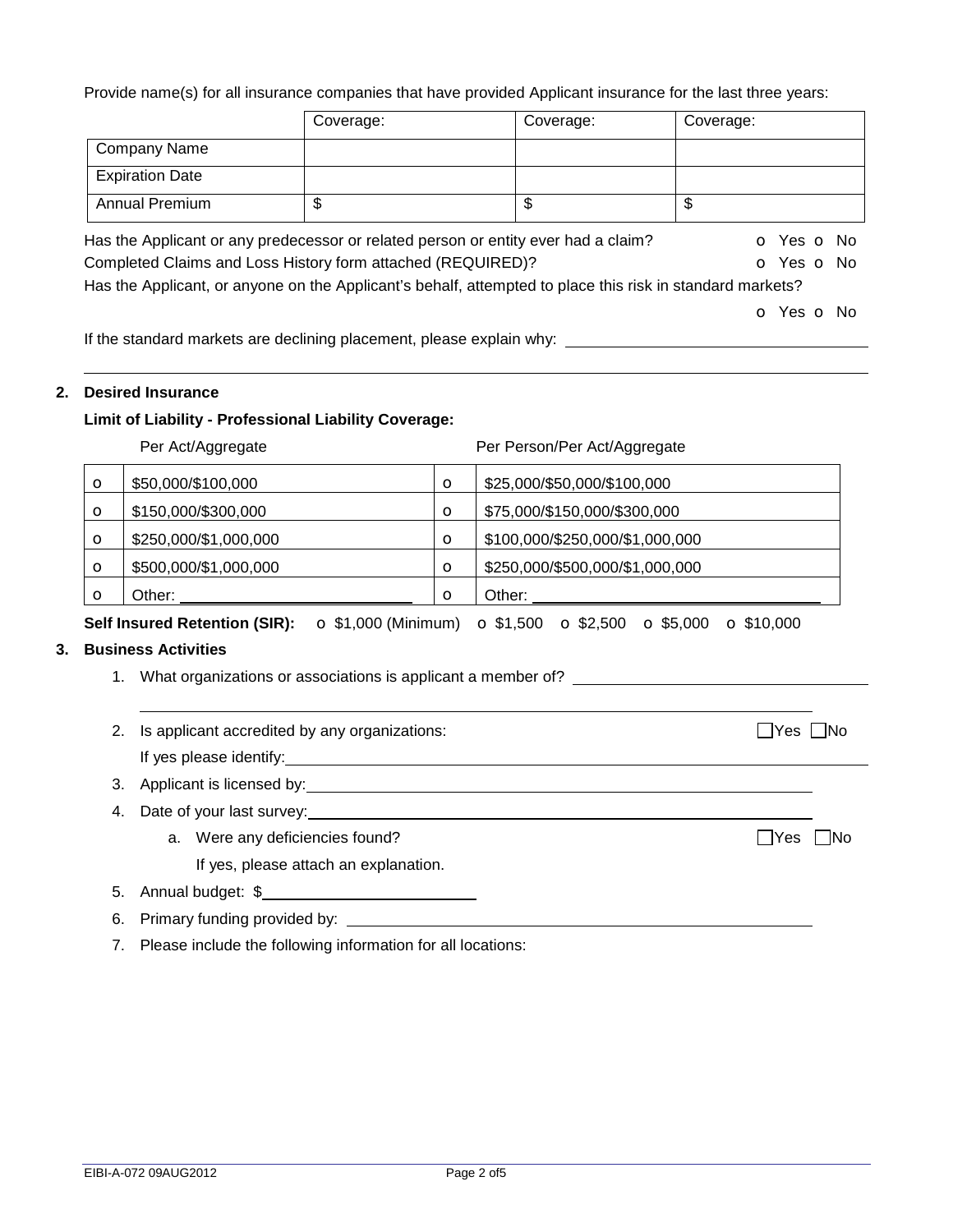| LOC.<br># | <b>ADDRESS</b> | <b>NATURE OF SERVICE</b><br><b>PROVIDED</b> | <b>INTEREST</b> | <b>NUMBER</b><br><b>OF</b><br><b>STORIES</b> |
|-----------|----------------|---------------------------------------------|-----------------|----------------------------------------------|
|           |                |                                             |                 |                                              |
| 2.        |                |                                             |                 |                                              |
| 3.        |                |                                             |                 |                                              |
| -4.       |                |                                             |                 |                                              |
| 5.        |                |                                             |                 |                                              |

8. Please describe the types of services you provide (if there is a service listed that you do not provide, enter "None"):

| <b>SERVICES PROVIDED</b>        | # OF<br><b>CLIENTS</b> | # OF VISITS<br><b>ANNUALLY</b> | # OF BEDS | <b>AVE. LENGTH OF</b><br><b>STAY</b> |
|---------------------------------|------------------------|--------------------------------|-----------|--------------------------------------|
| <b>Mental Health Counseling</b> |                        |                                |           |                                      |
| <b>Family Counseling</b>        |                        |                                |           |                                      |
| Substance Abuse<br>Counseling   |                        |                                |           |                                      |
| Detox                           |                        |                                |           |                                      |
| Special Schools                 |                        |                                |           |                                      |
| <b>Head Start</b>               |                        |                                |           |                                      |
| <b>Referral Services</b>        |                        |                                |           |                                      |
| Respite Care                    |                        |                                |           |                                      |
| Adult Day Care                  |                        |                                |           |                                      |
| <b>Employment Training</b>      |                        |                                |           |                                      |
| <b>Medical Clinic</b>           |                        |                                |           |                                      |
| Child Day Care                  |                        |                                |           |                                      |
| <b>Crisis Hotline</b>           |                        |                                |           |                                      |
| <b>Foster Care</b>              |                        |                                |           |                                      |
| Adoption                        |                        |                                |           |                                      |
| <b>Electro Shock</b>            |                        |                                |           |                                      |
| <b>Aversion Therapy</b>         |                        |                                |           |                                      |
| Rehabilitation                  |                        |                                |           |                                      |
| Hospice                         |                        |                                |           |                                      |
| Halfway House                   |                        |                                |           |                                      |
| Other:                          |                        |                                |           |                                      |
| Other:                          |                        |                                |           |                                      |

9. Describe the population served:

10. Age group:

<u> 1980 - Johann Barn, mars ann an t-Amhain Aonaich an t-Aonaich an t-Aonaich an t-Aonaich an t-Aonaich an t-Aon</u>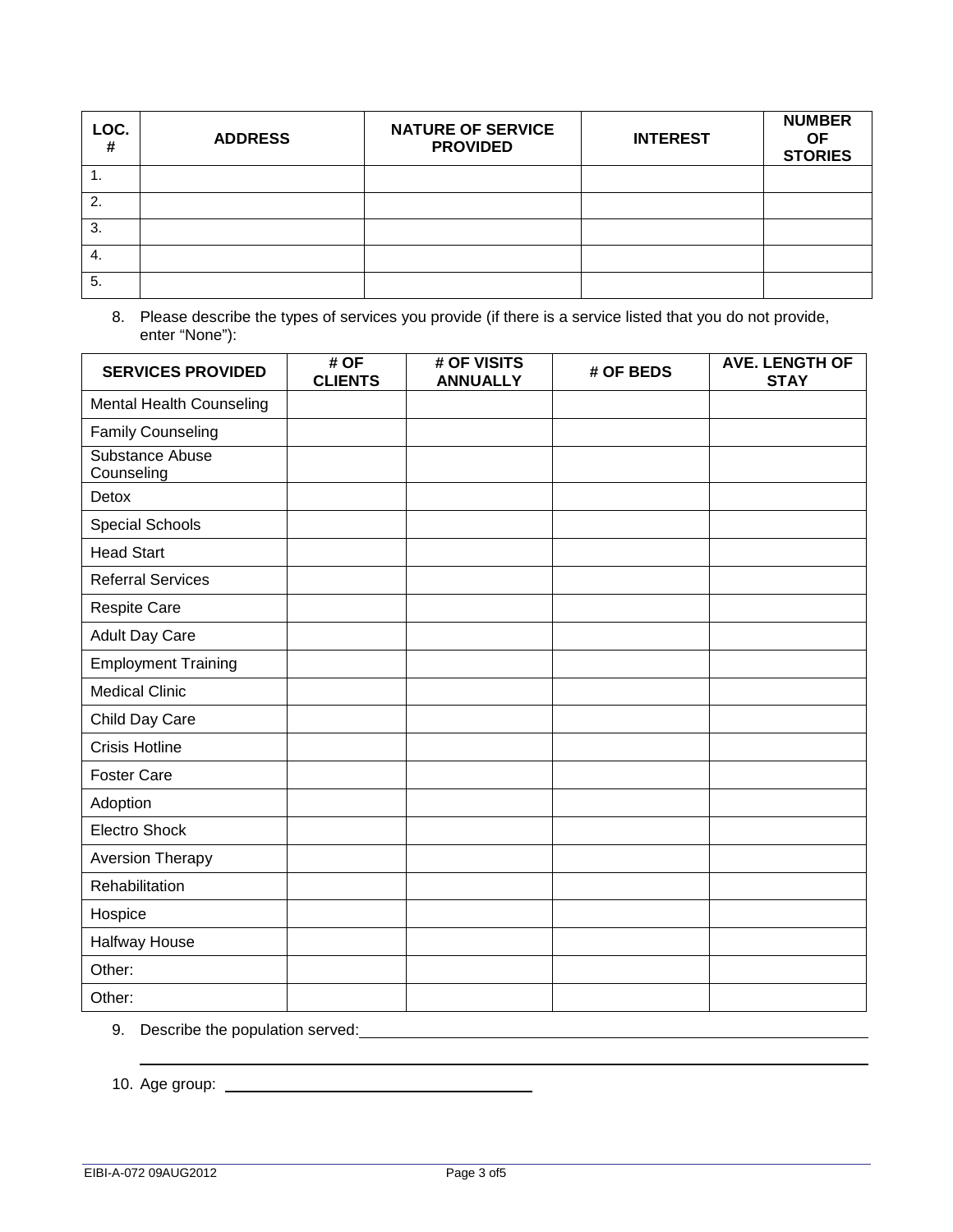- 11. Describe any recreational facilities or activities provided:
- **PROFESSION EMPLOYED OR CONTRACTED? FULL TIME OR PART TIME?**  Nurses, L.P.N. Nurses, R.N. Psychologists **Counselors** Social Workers Administrators Volunteers Other:
- 12. Please provide the following information about your staff:

13. Physicians

 

| <b>NAME</b>                                                                           |  |  |               |
|---------------------------------------------------------------------------------------|--|--|---------------|
| <b>SPECIALTY</b>                                                                      |  |  |               |
| <b>BOARD CERTIFIED</b>                                                                |  |  |               |
| <b>OR ELIGIBLE?</b>                                                                   |  |  |               |
| <b>EMPLOYED OR</b>                                                                    |  |  |               |
| <b>CONTRACTED?</b>                                                                    |  |  |               |
| <b>HOURS PER WEEK</b>                                                                 |  |  |               |
| <b>DOES PHYSICIAN</b>                                                                 |  |  |               |
| <b>CARRY OWN</b>                                                                      |  |  |               |
| <b>INSURANCE?</b>                                                                     |  |  |               |
| <b>LIMITS</b>                                                                         |  |  |               |
| 14. If physicians carry their own insurance, do you obtain certificates of insurance? |  |  | Yes $\Box$ No |
| 15. Are physicians to be covered under this policy?                                   |  |  | Yes I INo     |
| <b>Risk Management</b>                                                                |  |  |               |

| 16. Is there a formal written risk management program in place?          | $\Box$ Yes $\Box$ No |
|--------------------------------------------------------------------------|----------------------|
| 17. Are drugs prescribed or administered?                                | $\Box$ Yes $\Box$ No |
| 18. Where are medications stored?                                        |                      |
| 19. Are complete records kept on all patients?                           | $\Box$ Yes $\Box$ No |
| 20. Do you require signed release forms for release of patients records? | $\Box$ Yes $\Box$ No |
| 21. Are owned vehicles used to transport clients?                        | ∪ Yes □ No           |